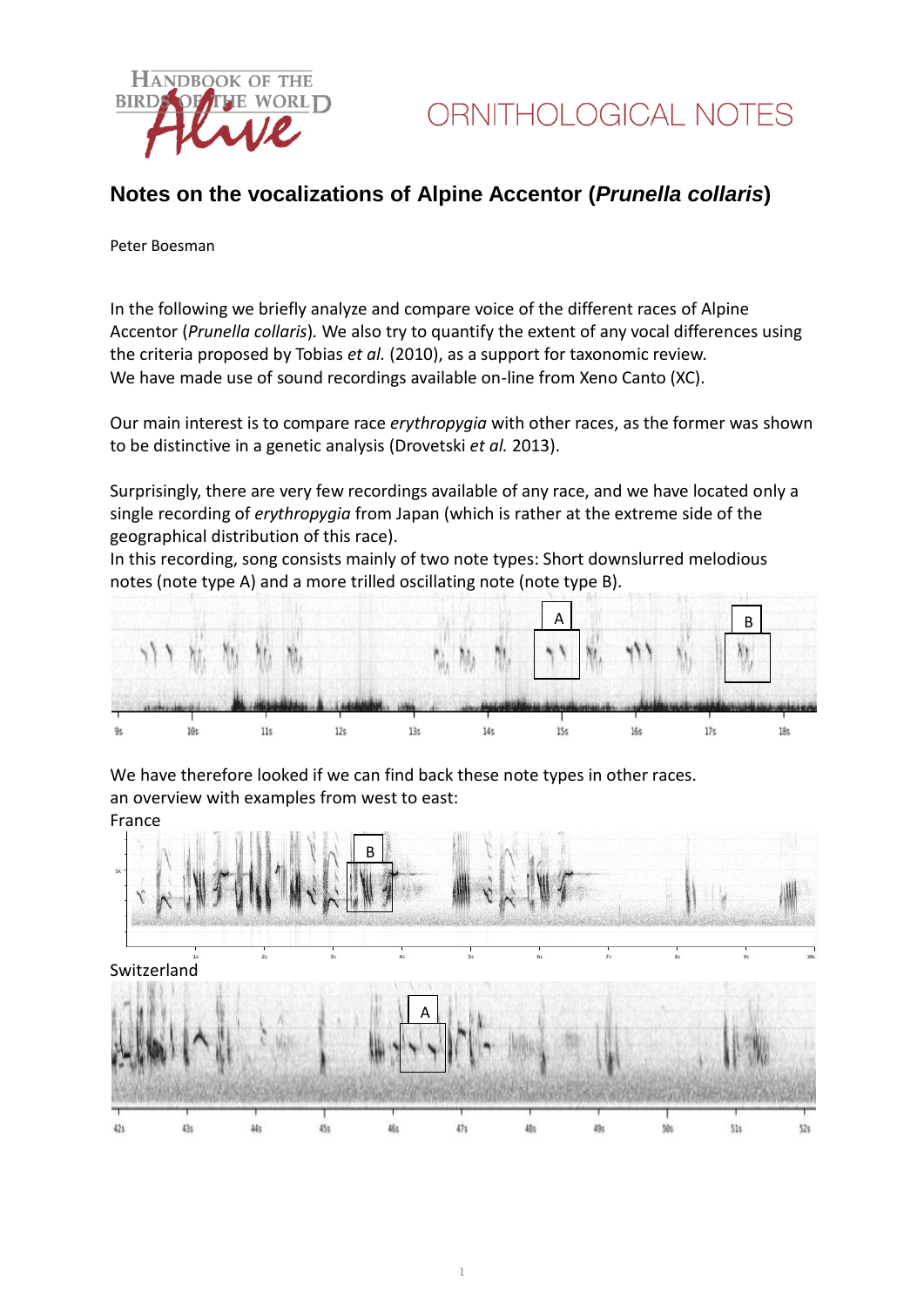

# ORNITHOLOGICAL NOTES



Based on these recordings, it would seem that the note type A is mainly a feature of eastern races (shared with e.g. *nipalensis* and *fennelli*) but also found occasionally in western races, while the oscillating note (type B) is a feature of all races (with possibly a gradual change from more and faster oscillations in the west to fewer and slower oscillations in the east).

The fact that in *erythropoygia* only two note types are used (unlike some much more complex song phrases in other races) may merely be the difference between an early song stage and a 'full song', as illustrated by the two examples above from Qinghai (China).

With just a single recording of *erythropygia* there is not a lot we can conclude, but it would seem that there are little indications of a truly divergent song.

This note was finalized on 28th April 2016, using sound recordings available on-line at that moment. We would like to thank in particular the sound recordists who placed their recordings for this species on XC: Christian Brinkman, Fernand Deroussen, Marco Dragonetti, Matthias Feuersenger, Chie-Jen Ko, Frank Lambert, Antero Lindholm, Jarek Matusiak, Mike Nelson, Michele Peron, Jelmer Poelstra, Julien Rochefort, Marcin Sotowiej, Lüthi Thomas and John Wright.